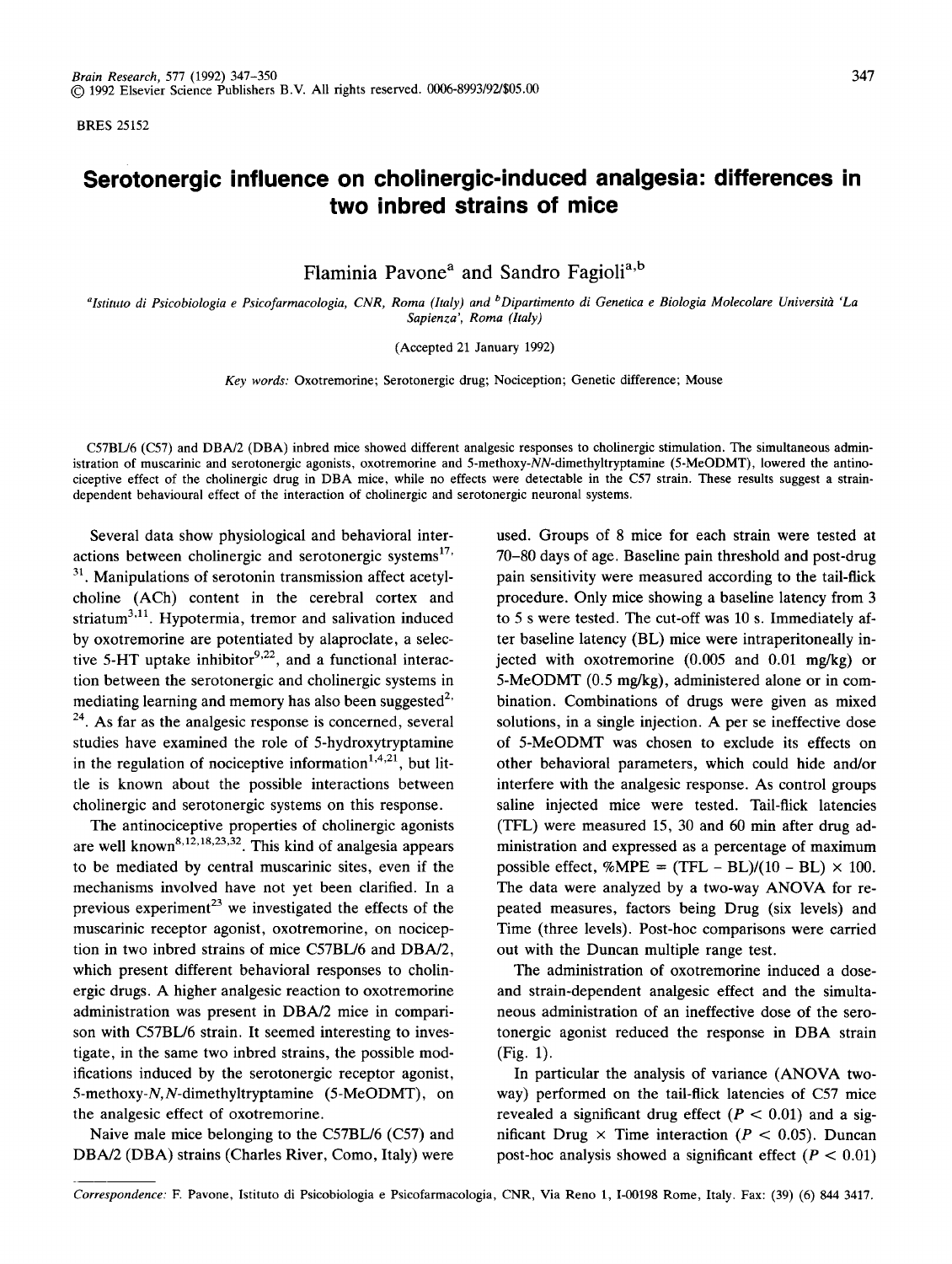

Fig. 1. Pain sensitivity in mice of the C57BL/6 and DBA/2 strains, receiving 5-methoxy-N,N-dimethyltryptamine (5-MeODMT: 0.5 mg/kg), oxotremorine (oxo: 0.005 and 0.01 mg/kg) alone or in combination. Post-drug tail-flick latencies, expressed as a percentage of maximum possible effect (% MPE), were measured 15, 30 and 60 min after injection. Values are the means of 8 mice.

of 0.01 mg/kg of oxotremorine until 30 min after injection; when 5-MeODMT was added, the tail-flick latencies lowered, even if a difference from the control group persisted. The administration of 0.5 mg/kg 5-MeODMT, 0.005 mg/kg oxotremorine and their combination, did not induce modifications in pain threshold.

When the effects in DBA mice are considered, twoway ANOVA showed significant Drug ( $P < 0.01$ ), Time  $(P < 0.01)$  and Drug  $\times$  Time interaction  $(P < 0.05)$ . Duncan post hoc analysis revealed a significant effect for both doses of oxotremorine after 15 and 30 min. The serotonergic agonist, which is ineffective when administered alone, partially antagonized oxotremorine-induced analgesia: in fact the enhancement of tail-flick latencies after both doses of the muscarinic cholinergic agonist was abolished at 30 min testing time.

The results confirm a different nociceptive response to cholinergic stimulation by C57 and DBA mice and suggest, for the latter strain, an interaction of cholinergic and serotonergic system in modulating pain perception. No effect of the serotonergic agonist 5-MeODMT on oxotremorine-induced analgesia was observed in C57 mice.

Interactions between cholinergic and serotonergic systems have widely been described<sup>5,17</sup>. The 5-HT receptor agonists quipazine and d-fenfluramine increased Ach levels in the striatum and hippocampus in vivo $2^5$ , and depletion of 5-HT potentiated Ach release in vivo $30$ . As far as influences on nociception are concerned, the cholinergic and serotonergic systems are both involved in pain modulation and are both able to influence drug- and environmentally-induced analgesia<sup>14,15,21,27,32</sup>. In particular both cholinergic and serotonergic drugs interfere with opioid-induced analgesia. The existence of a muscarinic cholinergic synapse within the opioid pain inhibitory pathway has been suggested since scopolamine blocks opioid analgesia and naltrexone attenuates the antinociceptive effects of oxotremorine<sup>17</sup>. On the other hand the 5-HT stimulants, quipazine and fluoxetine, enhance the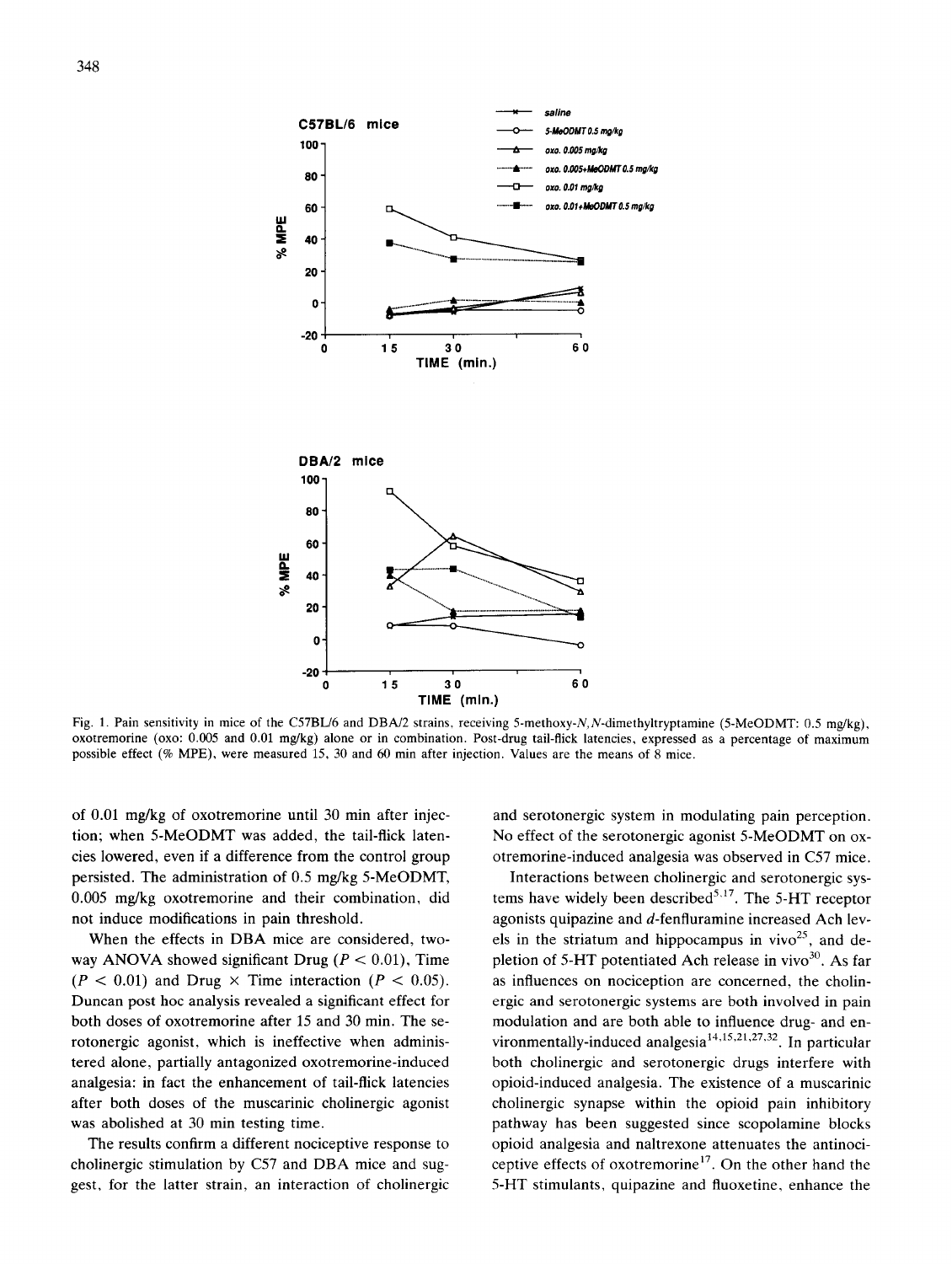antinociceptive effects of morphine<sup>19</sup>, while the antinociceptive properties of morphine are antagonized by the serotonergic antagonist, metergoline<sup>10</sup>. Moreover the opioid footshock-induced analgesia can be attenuated by depletion of brain 5-HT by parachlorophenylalanine<sup>29</sup>. Thus it can be gathered that the potentiation of serotonergic neurotransmission is accompained by a decrease in the sensitivity and reactivity to pain and by an improvement of the action of analgesics. However, more recently, both inhibition and facilitation of the spinal nociceptive reflexes have been reported after serotonergic manipulation, depending on the receptor subtype involved $^{28,33}$ . On the basis of anatomical and electrophysiological studies showing that some nuclei of the central nervous system share serotonergic and cholinergic recep $tors<sup>5,6</sup>$ , we can hypothesize that these neuronal systems probably interact within these brain nuclei. One of these, the nucleus raphe magnus, is known to have heterogeneous populations of neurons, whose bulbospinal projections are involved in nociceptive modulation  $13,16$ . In fact, in addition to the serotonergic raphe-spinal descending fibres, also several cholinergic descending pathways belong to the raphe<sup>5,8</sup>. Iontophoretically applied Ach activated neurons in the nucleus raphe magnus and microinjection of the cholinergic agonist carbachol produced antinociception<sup>6</sup>. The serotonergic agonist 5-MeODMT could interfere with one of the cholinergic descending pathways, stimulated by oxotremorine, inhibiting its ac-

- 1 Alhaider, A.A., Antinociceptive effect of ketanserin in mice: involvement of supraspinal 5-HT<sub>2</sub> receptors in nociceptive transmission, *Brain Res.,* 543 (1991) 335-340.
- 2 Altman, H.J., Stone, W.S. and Ogren, S.O., Evidence for a possible functional interaction between serotonergic and cholinergic mechanisms in memory retrieval, 48 (1987) 49-62.
- 3 Barnes, J.M., Barnes, N.M., Costall, B., Naylor, R.J. and Tyers, M.B.,  $5-HT_3$  receptors mediate inhibition of acetylcholine release in cortical tissue, *Nature,* 338 (1989) 762-763.
- 4 Basbaum, A.I. and Fields, H.L., Endogenous pain control mechanisms: review and hypothesis, *Ann. Neurol.,* 4 (1978) 451-462.
- 5 Bowker, R.M., Westlund, K.N., Sullivan, M.C., Wiber, J.F. and Coulter, J.D., Descending serotonergic, peptidergic and cholinergic pathways from the raphe nuclei: a multiple transmitter complex, *Brain Res.,* 288 (1983) 33-48.
- 6 Brodie, M.S. and Proudfit, H.K., Antinociception induced by local injections of carbachol into the nucleus raphe magnus in rats: alteration by intrathecal injection of monoaminergic antagonists, *Brain Res.,* 371 (1986) 70-79.
- 7 Castellano, C., Oliverio, A., Schwab, C., Bruckner, G. and Biesold, D., Age-dependent differences in cholinergic drug response in two strains of mice, *Neurosci. Lett.,* 84 (1988) 335- 338.
- 8 Chiang, C.Y. and Zhuo, M., Evidence for the involvement of a descending cholinergic pathway in systemic morphine analgesia, *Brain Res.,* 478 (1989) 293-300.
- Daniellson, E., Unden, A., Nordstrom, O., Ogren, S.-O. and Bartfai, T., Interactions of alaproclate, a selective 5-HT uptake blocker, with muscarinic receptors: in vivo and in vitro studies. In J. Hanin (Ed.), *Dynamics of Cholinergic Function, Advances*

349

data showing a decrease in Ach release due to the serotonergic agonist which could counteract the antinociceptive action of oxotremorine. This would be in agreement also with data showing a potentiation of other effects of oxotremorine by alaproclate<sup>22</sup>.

As far as the differences observed between the two inbred strains are concerned, it has been noted that, as previously demonstrated, they react differently to oxotremorine stimulation, with the DBA strain more sensible to its effects, and that these differences have been correlated with strain-dependent structural and functional organization of cholinergic system<sup>7,20,23,26</sup>. We can hypothesize that the lack of interference between the serotonergic and the cholinergic agonists observed in C57 mice is a consequence of a different sensitivity of this strain also to serotonergic stimulation or of a different neural organization which regulates the transmission and/or perception of painful stimuli in CNS.

In summary, the present results showing a reduction of oxotremorine-induced analgesia by a serotonergic agonist only in one of the inbred strains used suggest a strain-dependent modulation of nociception by the interaction of serotonergic and cholinergic systems.

Dr. Sandro Fagioli was supported by Grant 7020022:GR:SS from Fidia Research Labs, Abano Terme, Italy.

*in Behavioral Biology, Vol. 30,* New York, Academic Press, (1986) pp. 415-422.

- 10 Enters, E.K. and Spear, L.P., Serotonergic and opiate interactions in the modulation of drug and environmental-induced analgesia in the neonatal rat pup, *Behav. Neural Biol.,* 50 (1988) 80-97.
- 11 Euvrard, D., Javoy, E, Herbert, A. and Glowinski, J., Effect of quipazine, a serotonin-like drug, on striatal cholinergic interneurons, *Eur. J. Pharmacol.,* 41 (1977) 281-289.
- 12 Fagioli, S., Consorti, D. and Pavone, F., Age-related cholinergic drug effects on analgesia in two inbred strains of mice, *Brain Res.,* 510 (1990) 150-153.
- 13 Fields, H.L. and Basbaum, A.I., Brainstem control of spinal pain-transmission neurons, *Annu. Rev. Physiol.,* 40 (1978) 217- 248
- 14 Glazer, E.J. and Basbaum, A.I., Axons which take up [3H]serotonin are presynaptic to enkephalin immunoreactive neurons in cat dorsal horn, *Brain Res.,* 298 (1984) 386-391.
- 15 Gower, A.J., Effects of acetylcholine agonists and antagonists on yawning and analgesia in the rat, *Eur. J. Pharmacol.,* 139 (1987) 79-89,
- 16 Karczmar, A.G. and Dun, N.J., Cholinergic synapses: physiological, pharmacological and behavioural considerations. In M.A. Lipton, A. DiMascio and K.F. Killam (Eds.), *Psychopharmacology: a Generation of Progress,* Raven Press, New York, 1978, pp. 293-305.
- 17 Ladinsky, H., Consolo, S., Peri, G., Crunelli, V. and Samanin, R., Pharmacological evidence for a serotonergic-cholinergic link in the striatum. In D.J. Jenden (Ed.), *Cholinergic Mechanisms and Psychopharmacology, Advances in Behavioral Biology, Vol. 24,* New York, Plenum (1977) pp. 615-622.